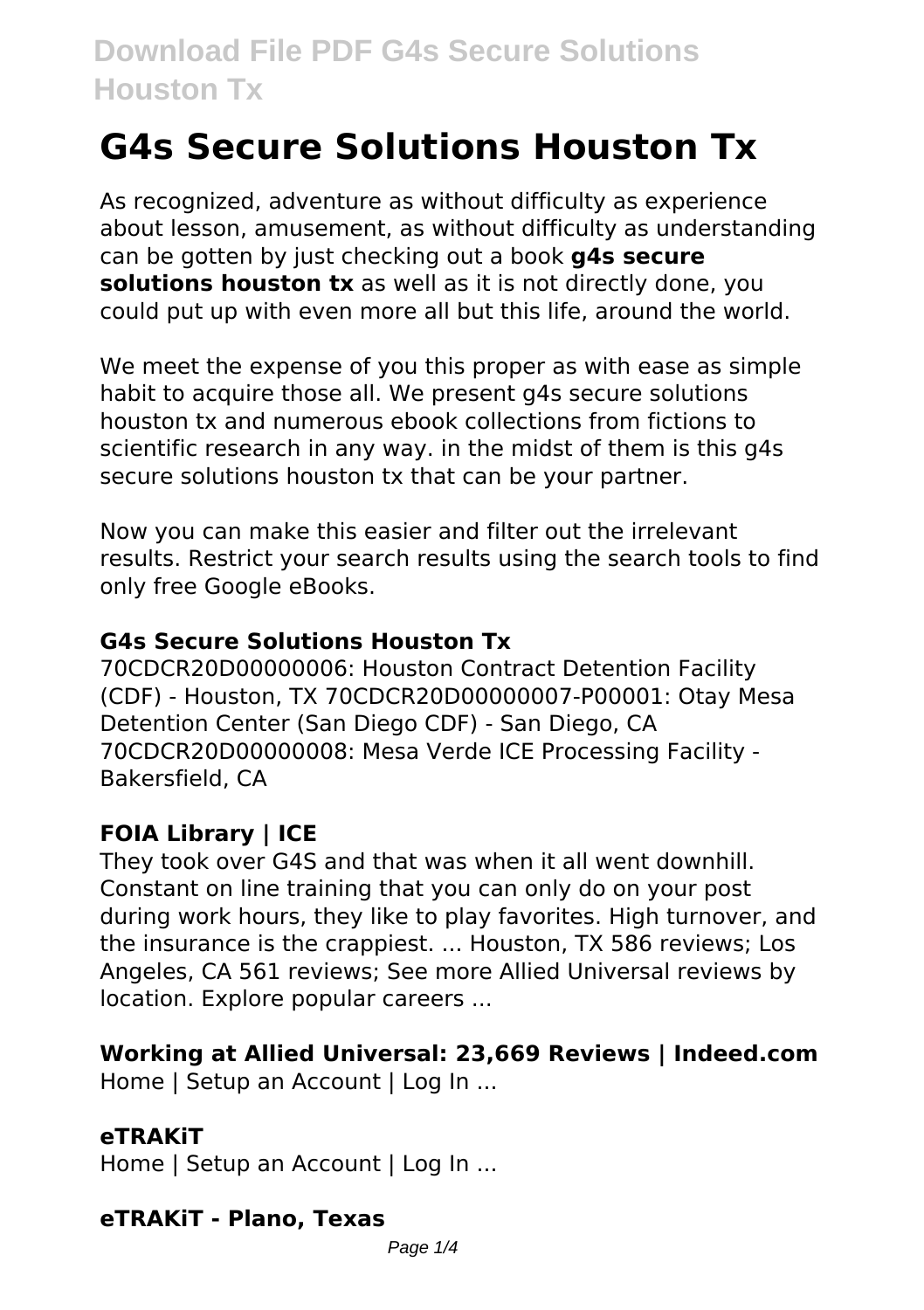# **Download File PDF G4s Secure Solutions Houston Tx**

With joblokerid.com, you can search millions of usa jobs online to find the next step in your career. With tools for job search, resumes, company reviews and more, we're with you every step of the way.

### **USA Jobs**

IMPORTANT NOTE: All Instructors must be associated with an ECSI Education Center. If you do not see your Education Center listed in the drop-down menu below, please either fill out the Education Center Application first, or direct your employer to do so.

#### **ECSI Instructor Application - ecsinstitute**

Paul, Weiss, Rifkind, Wharton & Garrison advised Apollo on the deal. Apollo announced the formation of a partnership with Hostplus, one of the five largest pension […]

#### **Global Legal Chronicle – Global Legal Chronicle**

G4S Security Services A/S: Knud Danielsen, Product Manager: Roskildevej 157 Albertslund, DK-2620 ... Houston, TX 77041 USA: 552: Starman Systems, LLC: Richard Treffers: 10 Vista Lane Alamo, CA 94507 USA: 553: ... Secure Meters Limited: Ajit Jain: P. O. Box 30 Pratapnagar Industrial Area Udaipur, 313 003 India:

#### **BACnet Website**

G4S Secure Solutions USA, Inc (Citizenship Status) March 2021. ... Housing Authority of Victoria, TX (Citizenship Status and Unfair Documentary Practices) April 2019. ... LLC, d/b/a Omnibus Express, a bus company located in Houston, Texas, to resolve a lawsuit filed by the department alleging the company violated the Immigration and Nationality ...

#### **Settlements and Lawsuits - United States Department of Justice**

An electric vehicle charging network is an infrastructure system of charging stations to recharge electric vehicles.Many government, car manufacturers, and charging infrastructure providers sought to create networks. As of November 2020 the largest fast-charging location was in California on the Tesla Supercharger network, with 56 charging stalls. Today, charging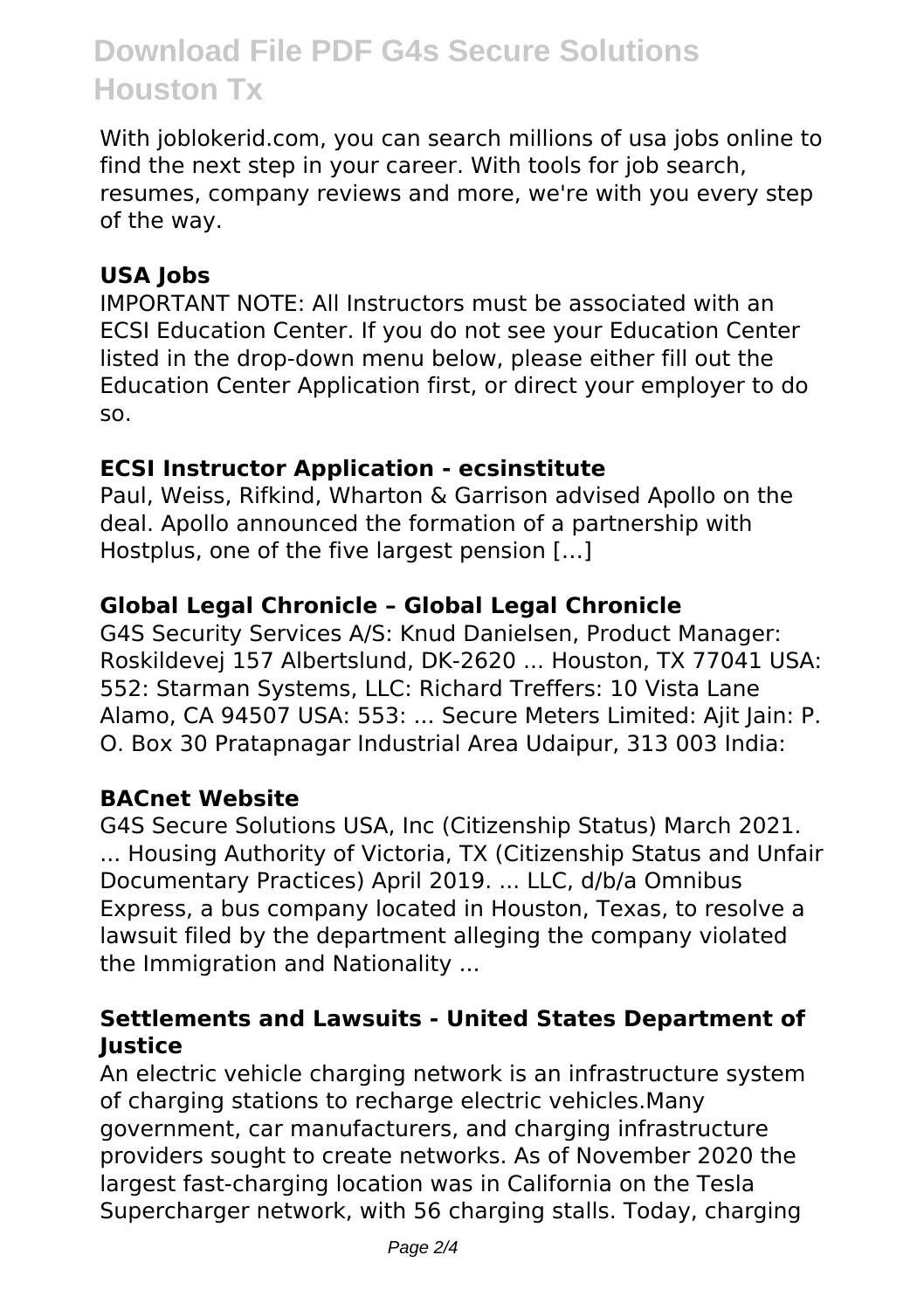# **Download File PDF G4s Secure Solutions Houston Tx**

network vendors include either ...

#### **Electric vehicle charging network - Wikipedia**

The latest Lifestyle | Daily Life news, tips, opinion and advice from The Sydney Morning Herald covering life and relationships, beauty, fashion, health & wellbeing

#### **Lifestyle | Daily Life | News | The Sydney Morning Herald**

Prequal Number: 435C 128 Legion Lane EAST PEORIA, IL 61611 Office Phone: (309) 208-4757 Fax: 017 HOWARD CONCRETE PUMPING CO., INC. Prequal Number: 871B 2327 Hill Church Houston Road Canonsburg, PA 15317 Office Phone: (412) 257-1800 Fax: (412) 257-8380 011, 024 HOWELL PAVING, INC.

#### **Illinois Department of Transportation**

Secure Transportation. Hand carry or a reputed international security company : \$5000-\$6000 on a shipment of 20kg Regions Dar Es Salaam is not a gold center. There a very few reputable gold traders in Dar who are inaccessible to most. Mining regions are predominantly Geita, Kahama and Musoma. Reality

#### **AFRICAN GOLD AND DIAMONDS SCAM LIST by AFRICAN GOLD AND DIAMOND SCAMLIST**

Browse our listings to find jobs in Germany for expats, including jobs for English speakers or those in your native language.

#### **Find Jobs in Germany: Job Search - Expat Guide to Germany | Expatica**

We would like to show you a description here but the site won't allow us.

#### **Google**

Plus your entire music library on all your devices.

#### **Apple Music**

IDM Members' meetings for 2022 will be held from 12h45 to 14h30.A zoom link or venue to be sent out before the time.. Wednesday 16 February; Wednesday 11 May; Wednesday 10 August; Wednesday 09 November